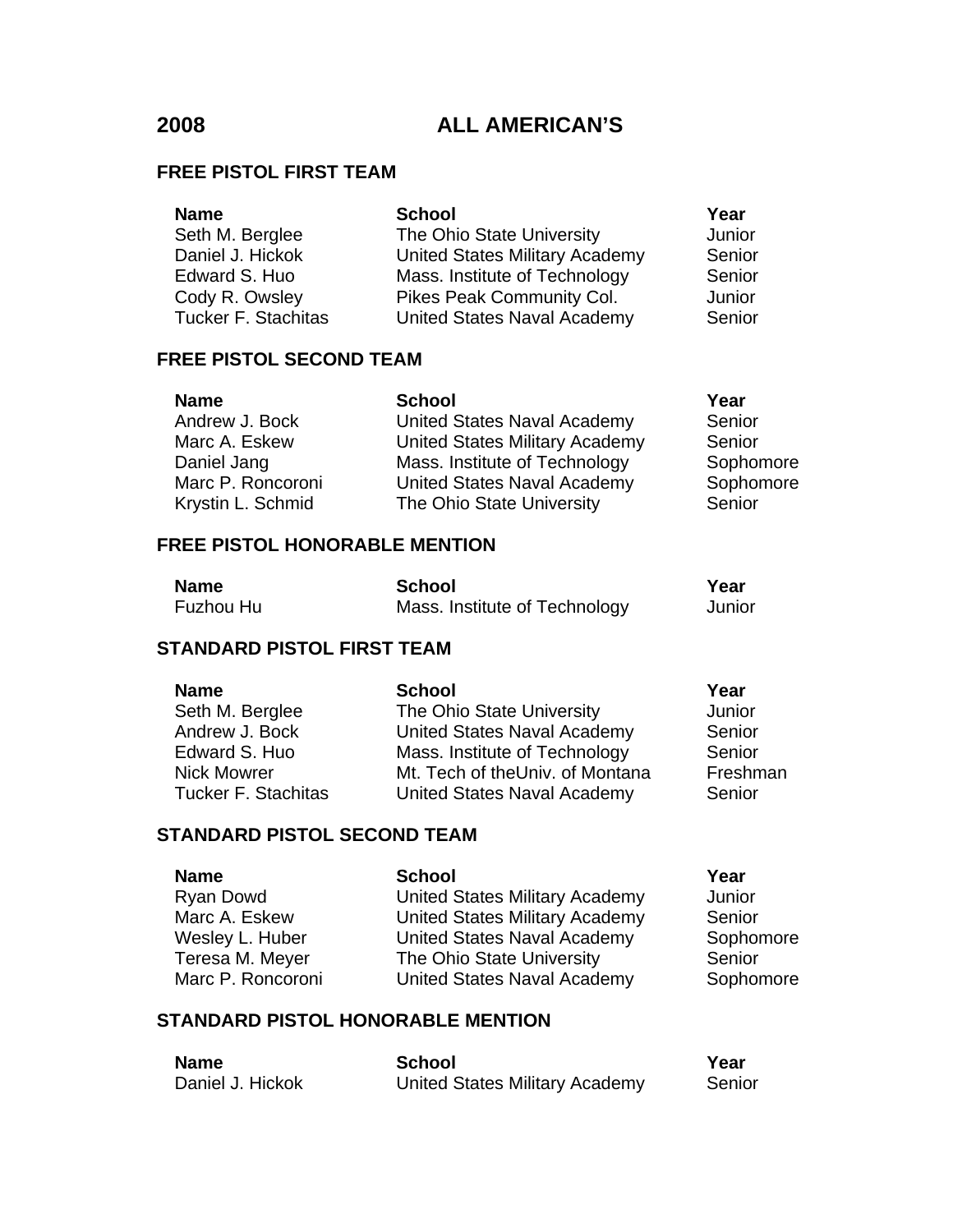### **AIR PISTOL FIRST TEAM**

| <b>Name</b>                | <b>School</b>                      | Year   |
|----------------------------|------------------------------------|--------|
| Seth M. Berglee            | The Ohio State University          | Junior |
| Andrew J. Bock             | <b>United States Naval Academy</b> | Senior |
| Edward S. Huo              | Mass. Institute of Technology      | Senior |
| Cody R. Owsley             | Pikes Peak Community Col.          | Junior |
| Teresa M. Meyer            | The Ohio State University          | Senior |
| Krystin L. Schmid          | The Ohio State University          | Senior |
| <b>Tucker F. Stachitas</b> | <b>United States Naval Academy</b> | Senior |
|                            |                                    |        |

# **AIR PISTOL SECOND TEAM**

| <b>Name</b>            | <b>School</b>                         | Year      |
|------------------------|---------------------------------------|-----------|
| Ryan Dowd              | <b>United States Military Academy</b> | Junior    |
| Marc A. Eskew          | <b>United States Military Academy</b> | Senior    |
| <b>Christine Hsueh</b> | Mass. Institute of Technology         | Sophomore |
| Fuzhou Hu              | Mass. Institute of Technology         | Junior    |
| Rodolfo Palma          | <b>United States Military Academy</b> | Senior    |
| Marc P. Roncoroni      | <b>United States Naval Academy</b>    | Sophomore |
| Kimberly R. Schultz    | <b>United States Military Academy</b> | Junior    |

## **AIR PISTOL HONORABLE MENTION**

Name School School **Year** Ashley L. Asdal **Contained States Naval Academy** Junior<br>
Daniel J. Hickok **Daniel Contained States Military Academy** Senior United States Military Academy Senior Nick Mowrer **Mt. Tech of theUniv. of Montana** Freshman Jeremiah P. Smith United States Naval Academy Junior Rebekah Vaughan United States Military Academy Senior

# **SPORT PISTOL FIRST TEAM**

| <b>Name</b>       | <b>School</b>             | Year   |
|-------------------|---------------------------|--------|
| Teresa M. Meyer   | The Ohio State University | Senior |
| Krystin L. Schmid | The Ohio State University | Senior |

# **SPORT PISTOL SECOND TEAM**

| <b>Name</b>         | <b>School</b>                  | Year   |
|---------------------|--------------------------------|--------|
| Rachel J. Florea    | United States Naval Academy    | Senior |
| Kimberly R. Schultz | United States Military Academy | Junior |

### **SPORT PISTOL HONORABLE MENTION**

| <b>Name</b>      | <b>School</b>                      | Year      |
|------------------|------------------------------------|-----------|
| Ashley L. Asdal  | <b>United States Naval Academy</b> | Junior    |
| Lindsey C. Asdal | United States Naval Academy        | Sophomore |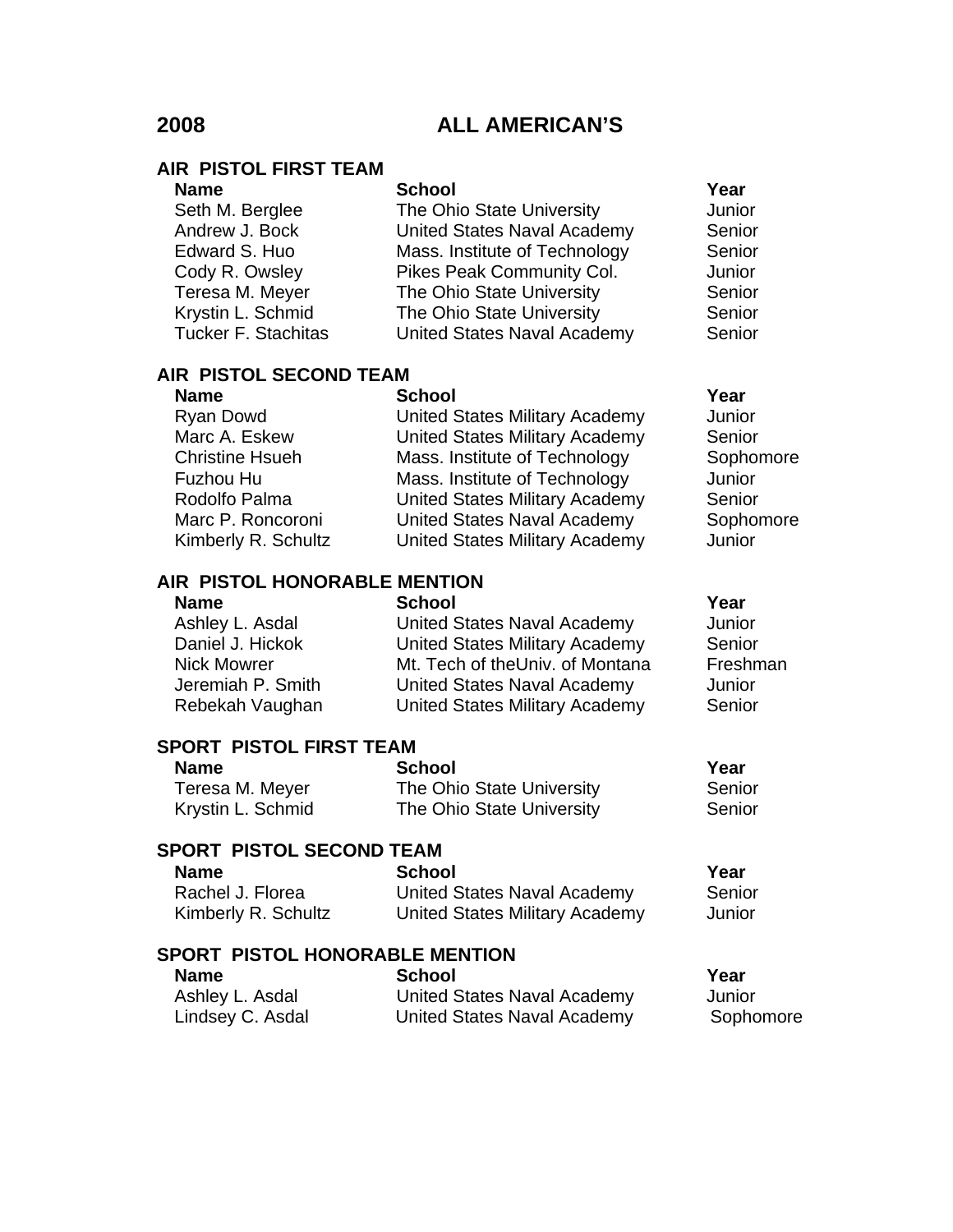# **SMALLBORE RIFLE FIRST TEAM**

| <b>Name</b>             | <b>School</b>                   | Year      |
|-------------------------|---------------------------------|-----------|
| Christopher R. Abalo    | United States Military Academy  | Senior    |
| Joshua Albright         | United States Naval Academy     | Senior    |
| Thomas E. Csenge        | University of Kentucky          | Sophomore |
| <b>Brandi Eskew</b>     | <b>West Virginia University</b> | Freshman  |
| Brian M. Kern           | United States Military Academy  | Senior    |
| Lafe Kunkel             | <b>West Virginia University</b> | Senior    |
| Christopher J. Olofsson | University of Alaska Fairbanks  | Junior    |
| Andrew T. Roland        | University of Kentucky          | Junior    |
| Patrik P. Sartz         | University of Alaska Fairbanks  | Junior    |
| Stephen I. Scherer      | United States Military Academy  | Freshman  |

# **SMALLBORE RIFLE SECOND TEAM**

| <b>Name</b>            | <b>School</b>                     | Year      |
|------------------------|-----------------------------------|-----------|
| David E. Amiot         | United States Military Academy    | Senior    |
| Michael A. Dickinson   | Jacksonville State University     | Junior    |
| <b>Raymond Geyer</b>   | University of Kentucky            | Senior    |
| Emily M. Paper         | <b>Texas Christian University</b> | Sophomore |
| Jennifer E. Pason      | University of Kentucky            | Sophomore |
| Simone C. Riford       | <b>Texas Christian University</b> | Sophomore |
| <b>Thomas Santelli</b> | <b>West Virginia University</b>   | Freshman  |
| <b>Kyle Smith</b>      | <b>West Virginia University</b>   | Freshman  |
| <b>Kirsten Weiss</b>   | University of Nebraska - Lincoln  | Senior    |
| Kevin P. Witbrodt      | <b>Murray State University</b>    | Junior    |

# **SMALLBORE RIFLE HONORABLE MENTION**

| <b>Name</b>         | <b>School</b>                   | Year      |
|---------------------|---------------------------------|-----------|
| William J. Galligan | University of Alaska Fairbanks  | Sophomore |
| Ashley L. Jackson   | University of Kentucky          | Sophomore |
| Andrew Lamson       | <b>West Virginia University</b> | Freshman  |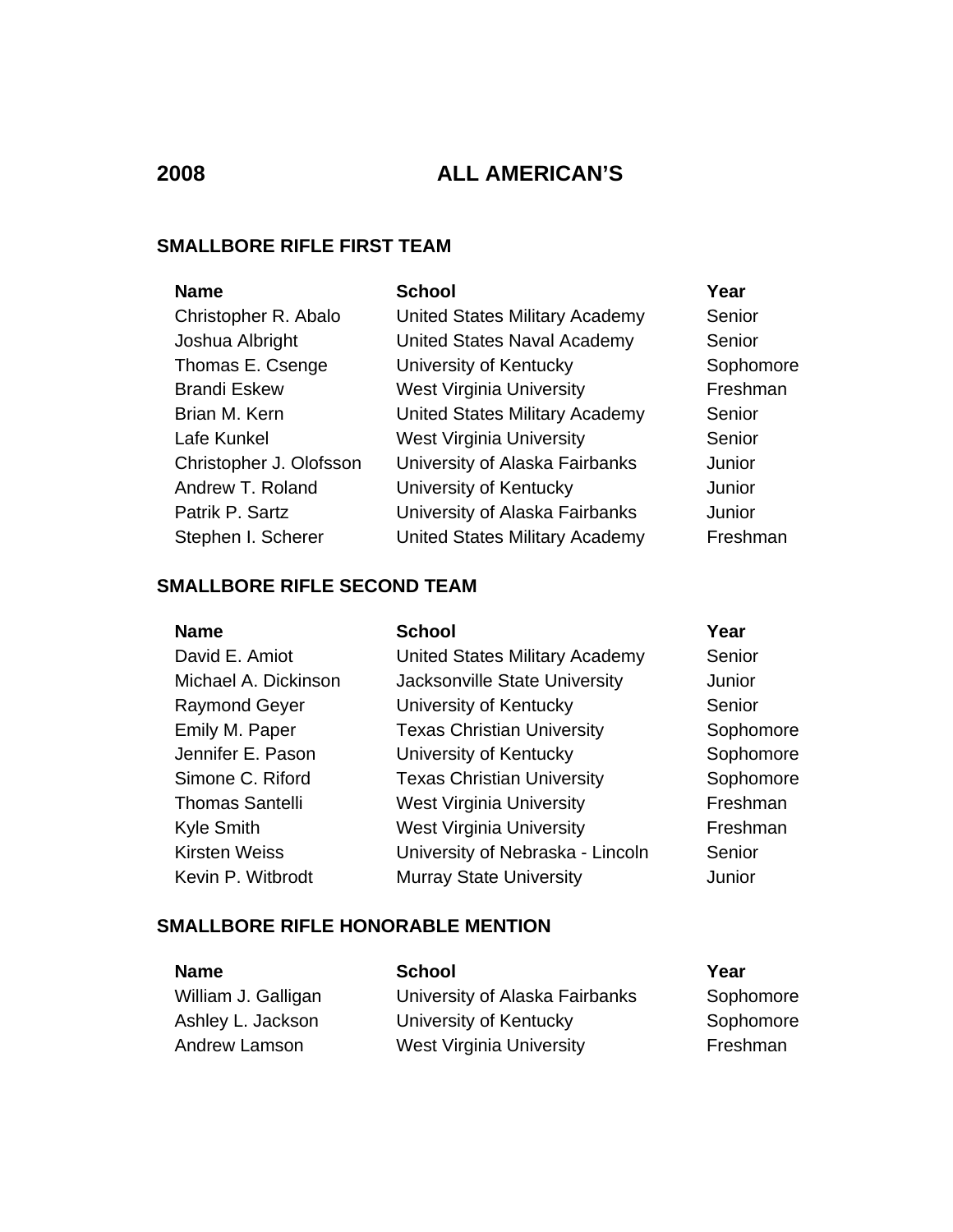### **AIR RIFLE FIRST TEAM**

### Name School School **Year**

Christopher R. Abalo United States Military Academy Senior Taylor Beard **Example 3** University of Alaska Fairbanks Freshman Thomas E. Csenge University of Kentucky Sophomore Lisa Kunzelman United States Naval Academy Junior Erin M. Lorenzen Texas Christian University Sophomore Meghann K. Morrill **University of Nevada - Reno** Senior Christopher J. Olofsson University of Alaska Fairbanks Junior Cody S. Rutter **University of Alaska Fairbanks** Freshman Patrik P. Sartz **University of Alaska Fairbanks** Junior Stephen I. Scherer **United States Military Academy** Freshman

## **AIR RIFLE SECOND TEAM**

| <b>Name</b>          | <b>School</b>                         | Year      |
|----------------------|---------------------------------------|-----------|
| David E. Amiot       | United States Military Academy        | Senior    |
| Michael A. Dickinson | Jacksonville State University         | Junior    |
| <b>Raymond Geyer</b> | University of Kentucky                | Senior    |
| Jonathan D. Hall     | Jacksonville State University         | Sophomore |
| Amanda Jeffries      | University of Nebraska - Lincoln      | Sophomore |
| Brian M. Kern        | <b>United States Military Academy</b> | Senior    |
| <b>Jessica Klatt</b> | University of Nevada - Reno           | Freshman  |
| Elisha LaFond        | University of Nebraska - Lincoln      | Freshman  |
| Jennifer E. Pason    | University of Kentucky                | Sophomore |
| Ida R. Peterson      | University of Alaska Fairbanks        | Freshman  |

# **AIR RIFLE HONORABLE MENTION**

| <b>Name</b>    | School                      | Year   |
|----------------|-----------------------------|--------|
| Sarah L. Smith | University of Nevada - Reno | Junior |